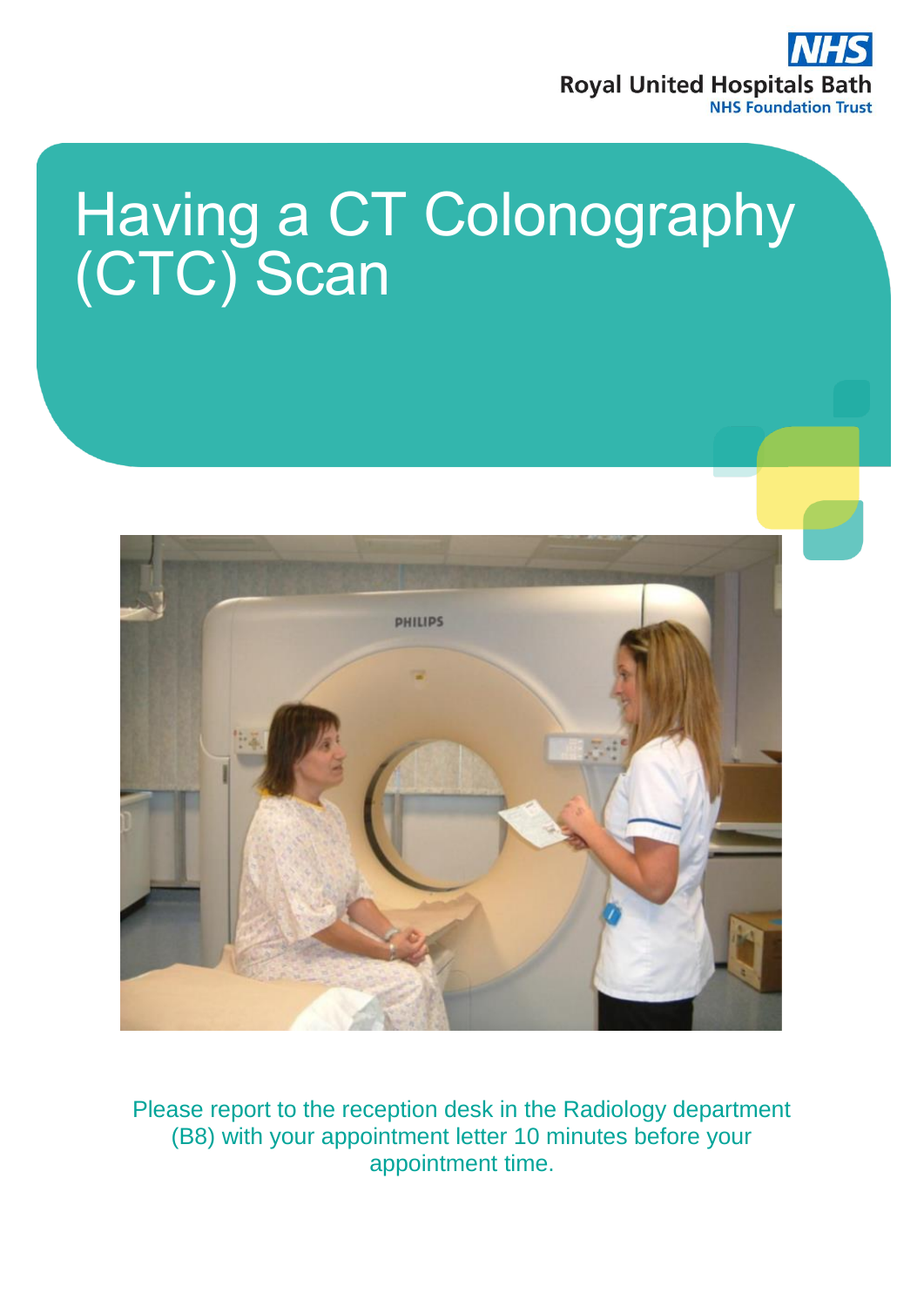

# **What is CT colonography (CTC)?**

CT colonography is a computed tomography (CT) examination to look at the large bowel (colon). It is a method of diagnosing diseases of the large bowel.

A CT machine (see photograph above) uses x-rays and advanced computers to create detailed images. These images are then examined to check the health of your bowel.

## **Why have I been offered a CTC scan?**

You have been advised to have a CTC scan because you either:

- Had a colonoscopy but we couldn't see the whole length of your large bowel, or
- You have been told that colonoscopy wasn't a suitable investigation for you.

## **What do I need to do before the CTC scan?**

It is very important that you have a well prepared bowel so that we can take good quality images. Before you attend for your scan you will receive a list of dietary restrictions and a bowel preparation medicine. **Please follow the instructions you are given very carefully.** 

If you are taking **Metformin** for diabetes we may ask you stop taking the tablets for a short time.

## **What happens during the scan?**

You will be looked after by a radiographer. He or she will explain the process, and ask you to change into a hospital gown. The radiographer may put a small cannula (needle) into a vein in your arm. You will be helped onto the scanner table and asked to roll onto your side. A thin flexible tube will gently be inserted into your bottom. Some carbon dioxide gas will be passed through the tube to gently inflate your large bowel. Additional gas is then introduced when necessary to keep the bowel inflated. A muscle relaxant may be given through the cannula which will reduce any discomfort.

The radiographer will then help you into the correct position for the first scan. The radiographers will briefly leave the room but they will be observing you closely through the scanner room window. You will be able to talk to them via an intercom system. When the scan starts you will be asked to hold your breath for a few seconds, and you will feel the table moving slowly.

The radiographer will then ask you to turn over into the next position (this may be onto your front or side) and they will repeat the scan. They will then check the quality of the images. Occasionally, further scans may be required to look more closely at an area that hasn't shown up clearly. A dye used during x-rays (called a contrast agent) may be given through the cannula to improve scan detail.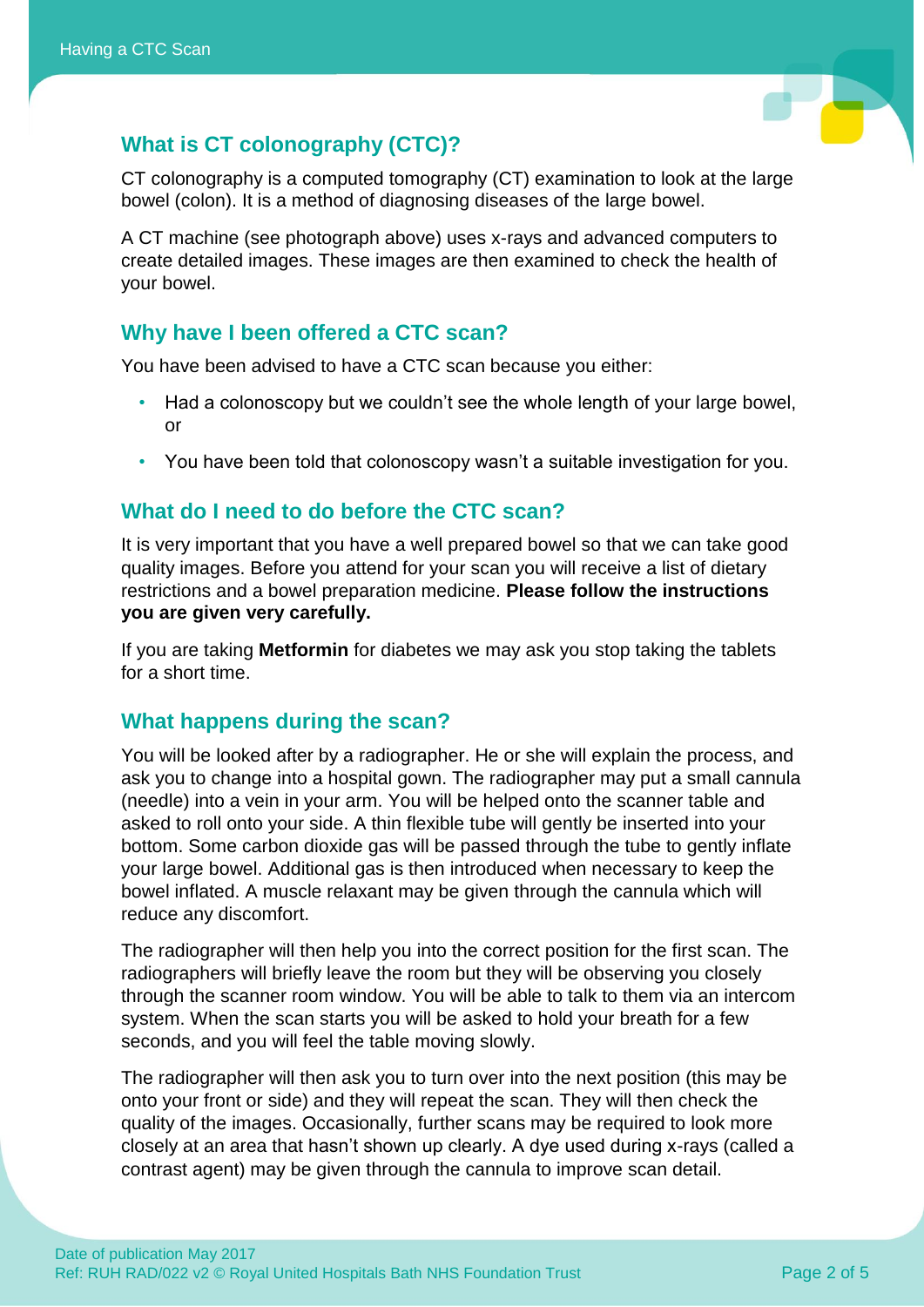

At the end of the scan, the tube will be gently removed from your bottom and you will be asked to go to the toilet and then get dressed. The whole investigation will take no more than 30 minutes.

If you have had an injection of dye, you will need to stay in the department for 20 minutes after your scan. A radiographer or helper will then take the cannula out.

You may eat and drink as normal as soon as the examination is finished.

You may wish to rest at home for the remainder of the day, although most people are able to resume their normal daily activities.

#### **When do I get my results?**

A specialist doctor (radiologist) will write a report and send this to your consultant or GP. As it takes time to report the scan you will receive your results on another day from your consultant or GP.

#### **Females**

Women are asked to contact the Radiology department if you suspect that you may be pregnant **or** if the appointment is more than 10 days after the start of your last period.

This test uses radiation and there is a risk to the unborn baby if we perform the CT scan when you are pregnant.

When you arrive for your test, you will be asked when your last period started. If it is more than 10 days earlier, your appointment will be postponed.

If you are taking the oral contraceptive pill, diarrhoea can make it less effective. Continue taking the pill but use other precautions for the rest of that cycle.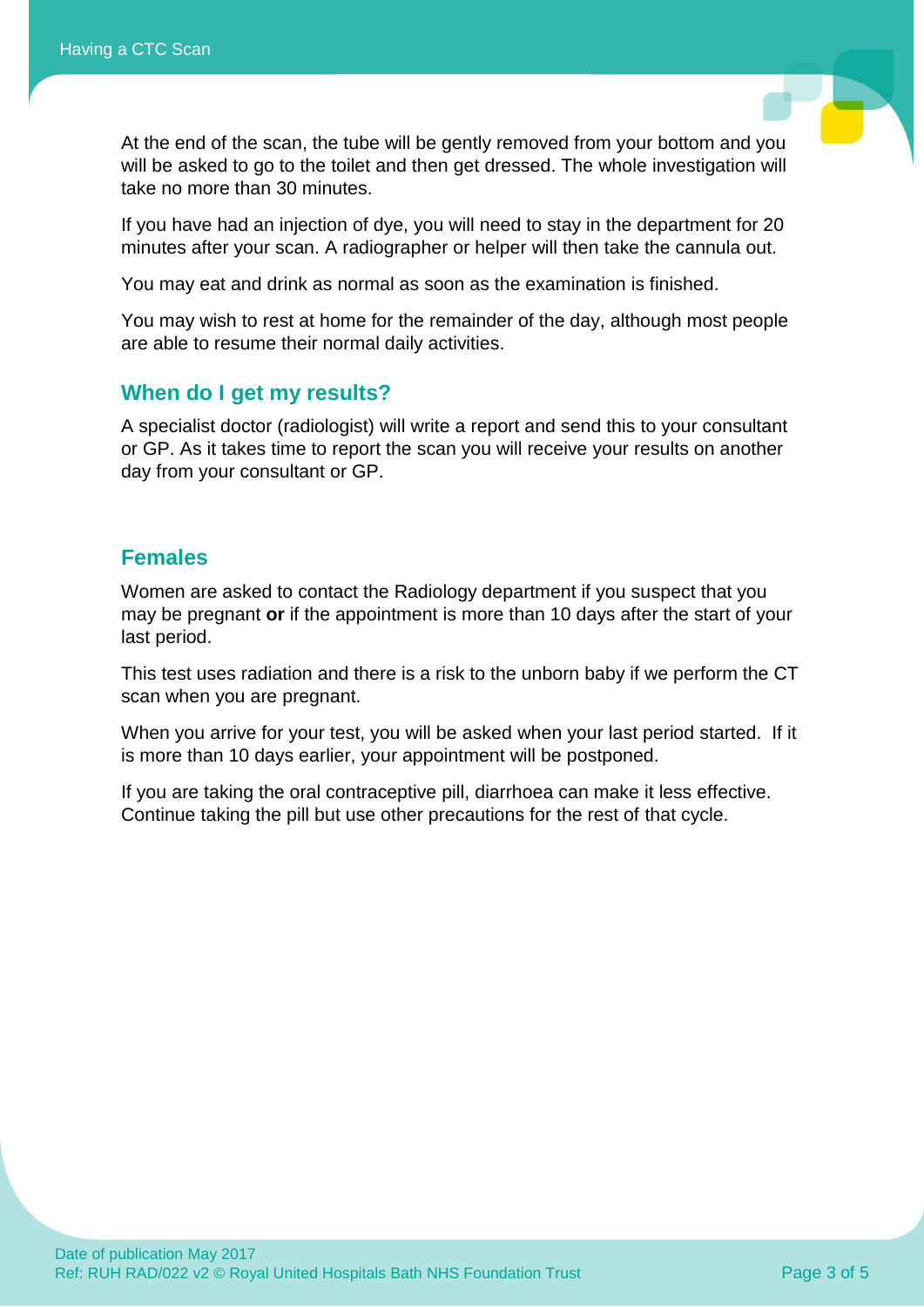

# **Are there side effects from having CTC?**

#### **Radiation dose**

A CTC investigation uses x-rays to produce the images. Medical radiation does carry a very small health risk. The radiation that you receive during a CTC scan is equivalent to approximately 2 years of natural background radiation (from your surroundings). This is considered by the UK Health Protection Agency to carry a very low risk [1]. The CT department monitors radiation doses very carefully and always uses the lowest dose needed to gain good quality images.

#### **Expected side effects**

Minor side effects may include:

**Dehydration** caused by the bowel preparation medicine. You will need to drink plenty of fluids before and after your scan.

**Dry mouth** and **blurred vision** caused by the muscle relaxant injection (if given). This should wear off within 30 minutes, but please do not drive until your vision is back to normal.

**Feeling of warmth and occasional strange metallic taste** with a feeling as if you have passed urine for a few moments, caused by the contrast agent injection (x-ray dye) if given.

**Bloating** in your tummy during and after the procedure, caused by the gas used to inflate the bowel. This soon wears off once you have been to the toilet and passed wind.

**Haematoma** (bruising) can occur at the injection site.

#### **Rare complications**

More serious complications are very rare, but the radiography staff are well prepared to manage them safely. They will make sure you don't have any of these symptoms before sending you home:

**Feeling faint** following injection of the muscle relaxant (if given).

**Allergic reaction** and **kidney complications** associated with the contrast agent (if given).

#### **Abdominal pain**

**Perforation of the bowel** (a small hole in the bowel wall). This is very rare, and only happens in about one in every 3,000 cases [2]. Most perforations will heal without treatment, although an overnight hospital stay and antibiotics may be recommended.

**Painful eye** can be caused by the muscle relaxant (if given). This is very rare but if this happens you need to attend a hospital emergency department for an urgent eye assessment.